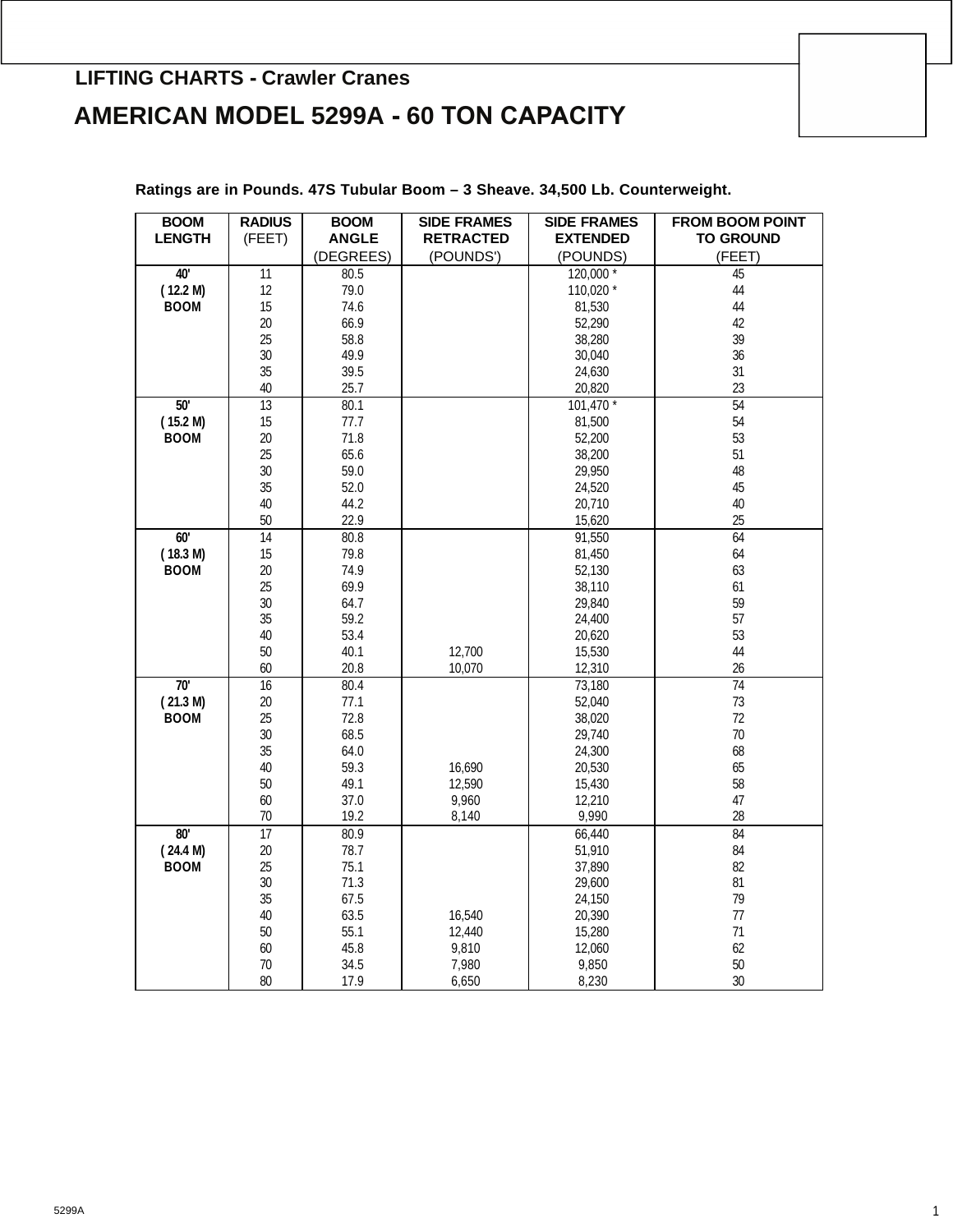| <b>BOOM</b>      | <b>RADIUS</b> | <b>BOOM</b>  | <b>SIDE FRAMES</b> | <b>SIDE FRAMES</b> | <b>FROM BOOM POINT</b> |
|------------------|---------------|--------------|--------------------|--------------------|------------------------|
| <b>LENGTH</b>    | (FEET)        | <b>ANGLE</b> | <b>RETRACTED</b>   | <b>EXTENDED</b>    | <b>TO GROUND</b>       |
|                  |               | (DEGREES)    | (POUNDS)           | (POUNDS)           | (FEET)                 |
| 90'              | 19            | 80.7         |                    | 55,910             | 94                     |
| (27.4 M)         | 20            | 80.0         |                    | 51,790             | 94                     |
| <b>BOOM</b>      | 25            | 76.7         |                    | 37,770             | 93                     |
|                  | 30            | 73.4         |                    | 29,460             | 91                     |
|                  | 35            | 70.1         | 19,340             | 24,010             | 90                     |
|                  | 40            | 66.7         | 16,400             | 20,250             | 88                     |
|                  | 50            | 59.5         | 12,290             | 15,150             | 83                     |
|                  | 60            | 51.7         | 9,670              | 11,920             | 76                     |
|                  | 70            | 43.0         | 7,830              | 9,700              | 66                     |
|                  | 80            | 32.4         | 6,490              | 8,080              | 53                     |
|                  | 90            | 16.8         | 5,470              | 6,850              | 31                     |
| 100'             | 21            | 80.4         |                    | 48,100             | 104                    |
| (30.5 M)         | 25            | 78.1         |                    | 37,650             | 103                    |
| <b>BOOM</b>      | $30\,$        | 75.1         | 23,440             | 29,330             | 102                    |
|                  | 35            | 72.2         | 19,200             | 23,880             | 100                    |
|                  | 40            | 69.1         | 16,270             | 20,130             | 99                     |
|                  | 50            | 62.8         | 12,170             | 15,030             | 94                     |
|                  | 60            | 56.1         | 9,530              | 11,790             | 88                     |
|                  | $70$          | 48.8         | 7,700              | 9,570              | 80                     |
|                  | 80            | 40.7         | 6,360              | 7,950              | 70                     |
|                  | 90            | 30.7         | 5,330              | 6,720              | 56                     |
|                  | 100           | 15.9         | 4,520              | 5,750              | 33                     |
| 110'             | 22            | 80.8         |                    | 44,970             | 114                    |
| (33.5 M)         | 25            | 79.2         |                    | 37,510             | 113                    |
| <b>BOOM</b>      | 30            | 76.5         | 23,280             | 29,180             | 112                    |
|                  | 35            | 73.8         | 19,030             | 23,720             | 111                    |
|                  | 40            | 71.1         | 16,110             | 19,980             | 109                    |
|                  | 50            | 65.5         | 12,000             | 14,870             | 105                    |
|                  | 60            | 59.6         | 9,370              | 11,640             | 100                    |
|                  | 70            | 53.3         | 7,540              | 9,420              | 93                     |
|                  | 80            | 46.4         | 6,190              | 7,790              | 85                     |
|                  | 90            | 38.7         | 5,160              | 6,550              | 74                     |
|                  | 100           | 29.2         | 4,360              | 5,590              | 59                     |
|                  | 110           | 15.2         | 3,710              | 4,810              | 34                     |
| $\overline{120}$ | 24            | 80.6         |                    | 39,590             | 124                    |
| (36.6 M)         | 25            | 80.1         |                    | 37,370             | 123                    |
| <b>BOOM</b>      | $30\,$        | 77.7         | 23,130             | 29,050             | 122                    |
|                  | 35            | 75.2         | 18,870             | 23,570             | 121                    |
|                  | 40            | 72.7         | 15,970             | 19,850             | 120                    |
|                  | 50            | 67.6         | 11,850             | 14,720             | 116                    |
|                  | 60            | 62.3         | 9,220              | 11,490             | 111                    |
|                  | $70$          | 56.8         | 7,390              | 9,260              | 106                    |
|                  | 80            | 50.8         | 6,040              | 7,640              | 98                     |
|                  | $90\,$        | 44.3         | 5,000              | 6,400              | 89                     |
|                  | 100           | 36.9         | 4,200              | 5,430              | 77                     |
|                  | 110           | 28.0         | 3,540              | 4,640              | 61                     |
|                  | 120           | 14.5         | 3,010              | 4,010              | 35                     |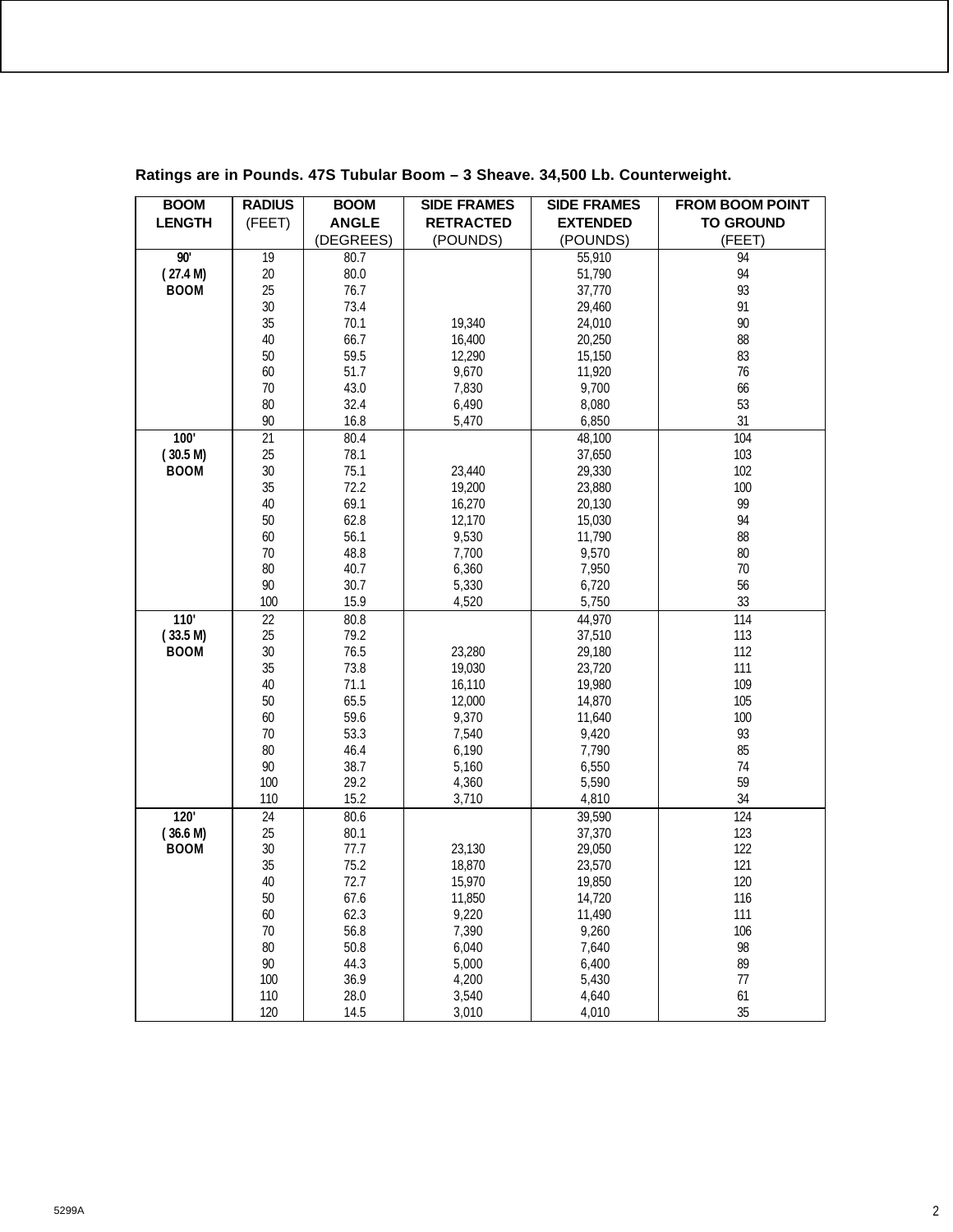| <b>BOOM</b>   | <b>RADIUS</b>   | <b>BOOM</b>  | <b>SIDE FRAMES</b> | <b>SIDE FRAMES</b> | <b>FROM BOOM POINT</b> |
|---------------|-----------------|--------------|--------------------|--------------------|------------------------|
| <b>LENGTH</b> | (FEET)          | <b>ANGLE</b> | <b>RETRACTED</b>   | <b>EXTENDED</b>    | <b>TO GROUND</b>       |
|               |                 | (DEGREES)    | (POUNDS)           | (POUNDS)           | (FEET)                 |
| 130'          | $\overline{25}$ | 80.9         | 29,310             | 37,240             | 133                    |
| (39.6 M)      | $30\,$          | 78.6         | 22,990             | 28,910             | 133                    |
| <b>BOOM</b>   | 35              | 76.4         | 18,720             | 23,420             | 131                    |
|               | 40              | 74.1         | 15,820             | 19,710             | 130                    |
|               | 50              | 69.4         | 11,710             | 14,580             | 127                    |
|               | 60              | 64.6         | 9,070              | 11,350             | 123                    |
|               | 70              | 59.6         | 7,230              | 9,120              | 117                    |
|               | 80              | 54.4         | 5,890              | 7,490              | 111                    |
|               | 90              | 48.7         | 4,850              | 6,250              | 103                    |
|               | 100             | 42.5         | 4,050              | 5,280              | 93                     |
|               | 110             | 35.4         | 3,380              | 4,490              | 81                     |
|               | 120             | 26.8         | 2,850              | 3,850              | 64                     |
|               | 130             | 13.9         | 2,410              | 3,330              | 36                     |
| 140'          | 27              | 80.7         | 26,290             | 33,300             | $\overline{143}$       |
| (42.7 M)      | 30              | 79.4         | 22,820             | 28,760             | 143                    |
| <b>BOOM</b>   | 35              | 77.4         | 18,550             | 23,260             | 142                    |
|               | 40              | 75.3         | 15,670             | 19,560             | 141                    |
|               | 50              | 71.0         | 11,540             | 14,420             | 137                    |
|               | 60              | 66.6         | 8,900              | 11,190             | 134                    |
|               | 70              | 62.0         | 7,070              | 8,960              | 129                    |
|               | 80              | 57.2         | 5,720              | 7,320              | 123                    |
|               | 90              | 52.2         | 4,680              | 6,080              | 116                    |
|               | 100             | 46.8         | 3,880              | 5,110              | 107                    |
|               | 110             | 40.9         | 3,210              | 4,320              | 97                     |
|               | 120             | 34.1         | 2,670              | 3,680              | 84                     |
|               | 130             | 25.8         | 2,230              | 3,150              | 66                     |
|               | 140             | 13.4         | 1,860              | 2,700              | 38                     |
| 150'          | $\overline{28}$ | 80.9         | 24,880             | $31,110*$          | 153                    |
| (45.7 M)      | 30              | 80.2         | 22,660             | 28,610             | 153                    |
| <b>BOOM</b>   | 35              | 78.2         | 18,390             | 23,110             | 152                    |
|               | 40              | 76.3         | 15,510             | 19,420             | 151                    |
|               | 50              | 72.3         | 11,390             | 14,280             | 148                    |
|               | 60              | 68.2         | 8,740              | 11,030             | 144                    |
|               | 70              | 64.0         | 6,910              | 8,800              | 140                    |
|               | 80              | 59.7         | 5,560              | 7,170              | 135                    |
|               | 90              | 55.1         | 4,530              | 5,930              | 128                    |
|               | 100             | 50.3         | 3,710              | 4,950              | 121                    |
|               | 110             | 45.1         | 3,050              | 4,160              | 111                    |
|               | 120             | 39.4         | 2,510              | 3,520              | 100                    |
|               | 130             | 32.9         | 2,060              | 2,980              | 87                     |
|               | 140             | 24.9         | 1,670              | 2,520              | 68                     |
|               | 150             | 12.9         | 1,360              | 2,140              | 39                     |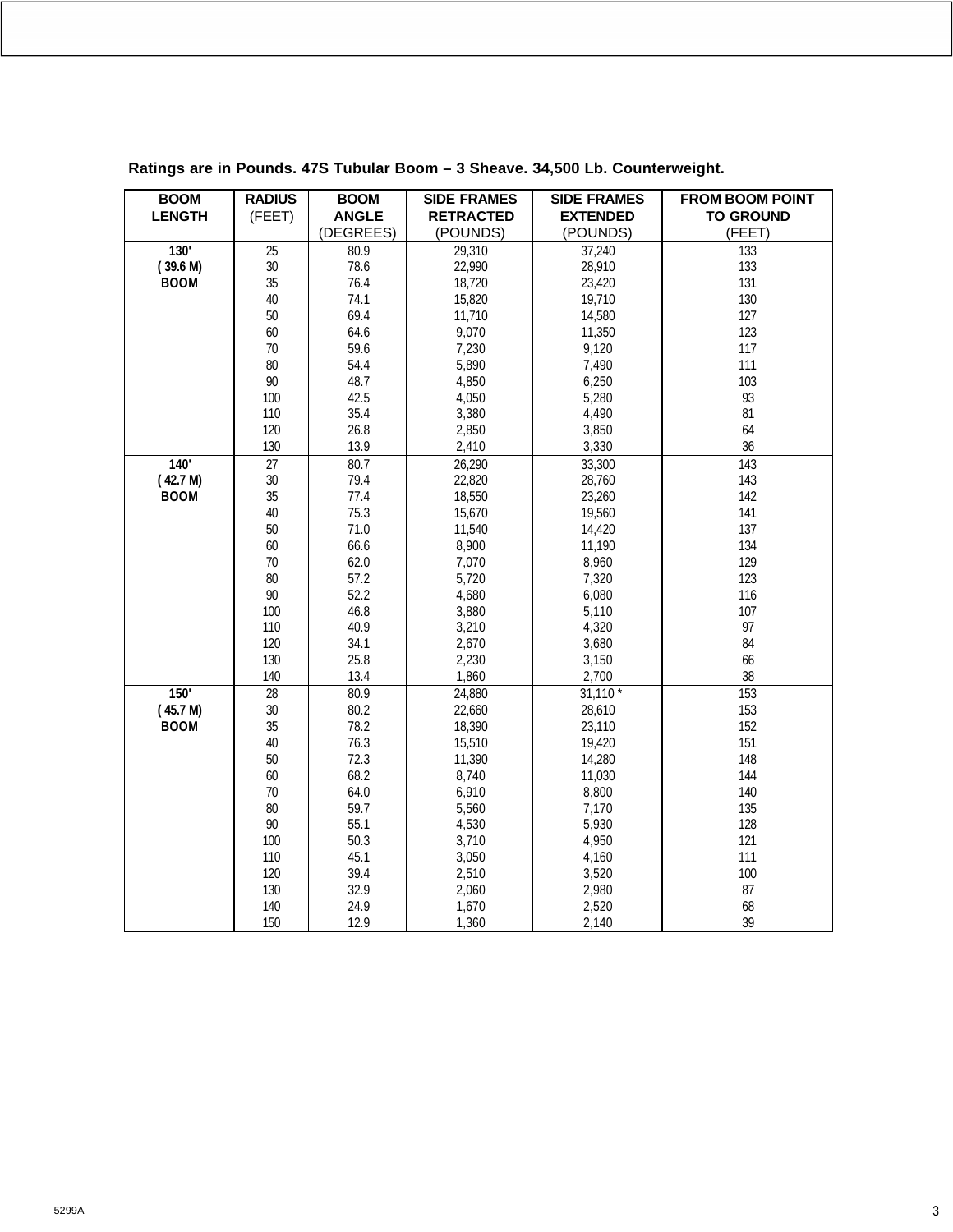| <b>BOOM</b>   | <b>RADIUS</b> | <b>BOOM</b>  | <b>SIDE FRAMES</b> | <b>SIDE FRAMES</b> | <b>FROM BOOM POINT</b> |
|---------------|---------------|--------------|--------------------|--------------------|------------------------|
| <b>LENGTH</b> | (FEET)        | <b>ANGLE</b> | <b>RETRACTED</b>   | <b>EXTENDED</b>    | <b>TO GROUND</b>       |
|               |               | (DEGREES)    | (POUNDS)           | (POUNDS)           | (FEET)                 |
| 160'          | 30            | 80.8         | 22,510             | $27,060*$          | 163                    |
| (48.8 M)      | 35            | 79.0         | 18.230             | 22.960             | 162                    |
| <b>BOOM</b>   | 40            | 77.1         | 15,370             | 19.280             | 161                    |
|               | 50            | 73.4         | 11.240             | 14.130             | 158                    |
|               | 60            | 69.6         | 8,600              | 10.890             | 155                    |
|               | 70            | 65.8         | 6,750              | 8,650              | 151                    |
|               | 80            | 61.8         | 5.400              | 7,020              | 146                    |
|               | 90            | 57.6         | 4,370              | 5.770              | 140                    |
|               | 100           | 53.2         | 3.550              | 4.800              | 133                    |
|               | 110           | 48.6         | 2,890              | 4,000              | 125                    |
|               | 120           | 43.6         | 2,350              | 3,360              | 116                    |
|               | 130           | 38.1         | 1,890              | 2,820              | 104                    |
|               | 140           | 31.8         | 1.510              | 2,360              | 89                     |
|               | 150           | 24.1         | 1,190              | 1,970              | 70                     |
|               | 160           | 12.5         | 910                | 1.650              | 40                     |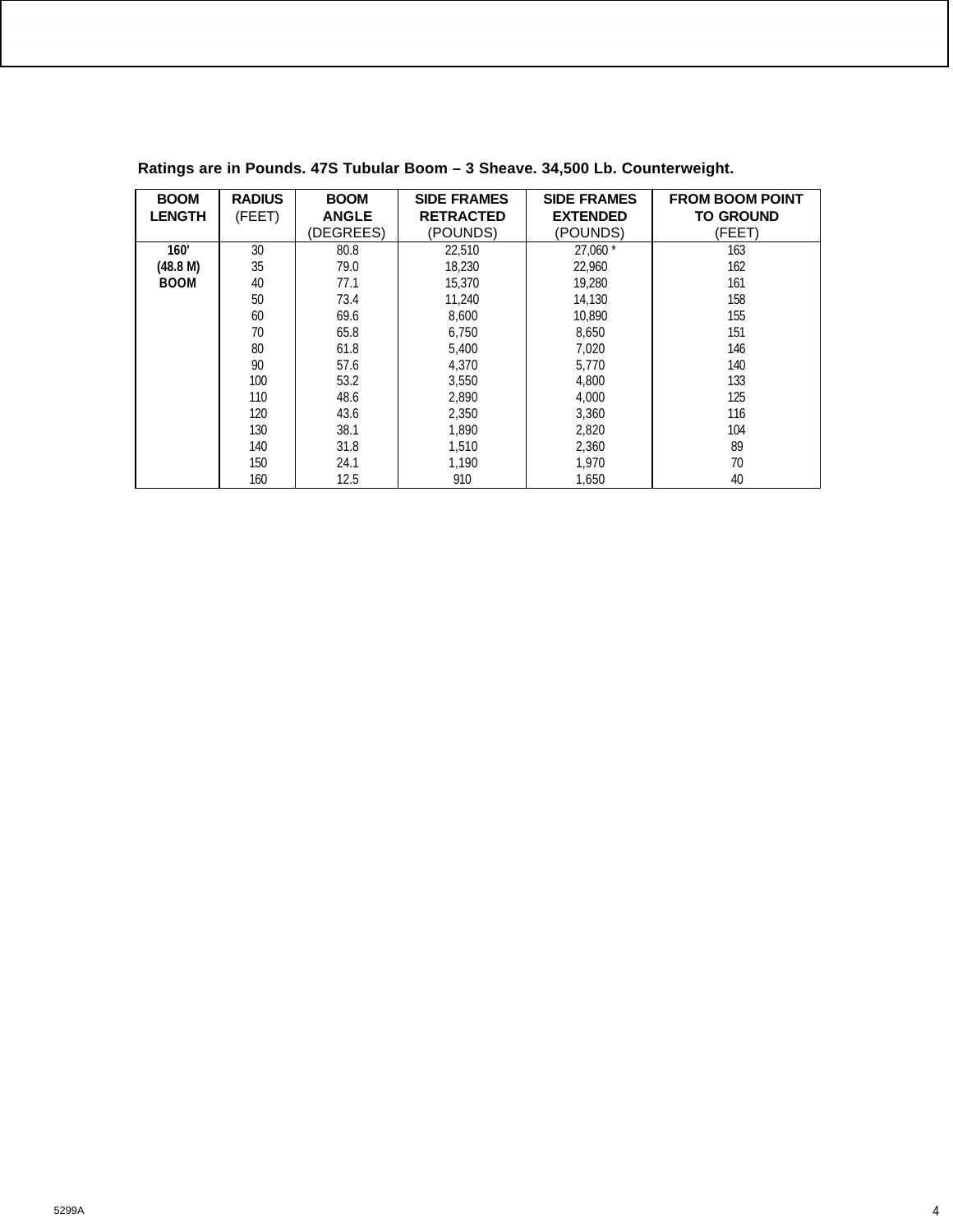

**This rating chart is invalid if the crane has been modified or altered by use of other than GENUINE AMERICAN PARTS as such modifications or alterations may affect its capacity or safe operation. See American Crane Corporation Service Bulletin #259.**

Ratings in this chart are in POUNDS and do not exceed the percentage of tipping specified for this crane by ANSI B30.5. All ratings require that the crane be standing level on a firm uniformly supporting surface.

Do not lift loads in excess of those shown on this chart. Lifting loads in excess of those shown or operation not in accordance with good operating practice, including limitations shown on page 3499 of Operator's Manual, can cause tipping, structural damage or catastrophic failure.

" RADIUS IN FEET " is the horizontal distance at ground level from the crane centerline of rotation to a vertical line through the center of gravity of the suspended load.

When using the main boom fall with jib in place, the main fall ratings must be reduced by the jib effective weight shown on the jib rating chart plus twice the weight of all suspended blocks, slings, rope, etc., at the jib fall. See Appendix A.

When using the main boom fall with boom tip extension in place, the main fall ratings must be reduced by the weight of the boom tip extension plus twice the weight of all suspended blocks, slings, rope, etc., at the boom tip extension fall. See Appendix A.

Blocks, slings, buckets and other load carrying devices are considered part of the load. The weight of standard hoisting ropes for the rating at a given radius has been calculated as part of the boom point load and need not be considered in determining net allowable loads. See Appendix A.

This chart was developed exclusively for use with a boom only. Under no circumstances are these ratings to be interpreted for use with a jib.

Ratings shown on this chart make no allowance for such factors as out of plumb loads, wind, poor soil conditions, improper inflation of rubber tires and dynamic effects due to excessive operating speeds. The user (operator) must exercise judgement to make allowance for these conditions. See page 3499 of Operator's Manual for detailed information.

No account is taken of the wind force on the load. This effect, which can be substantial for loads with large surface areas, must be considered by the user. In any wind it is strongly recommended that taglines be used to control the load.

BOOM HOIST LINE is 10 parts of 0.625 inch diameter 6x26, WS, FW, RAL, IWRC, EIPS wire rope with a minimum breaking strength of 41,200 pounds.

BOOM PENDANT SUSPENSION is 2 parts of 1.125 inch diameter MONOLAY wire rope with a minimum breaking strength of 140,600 pounds.

MAIN LOAD LINE is 0.875 inch diameter 6x25, FW, RRL, IWRC, EIPS wire rope with a minimum breaking strength of 79,600 pounds.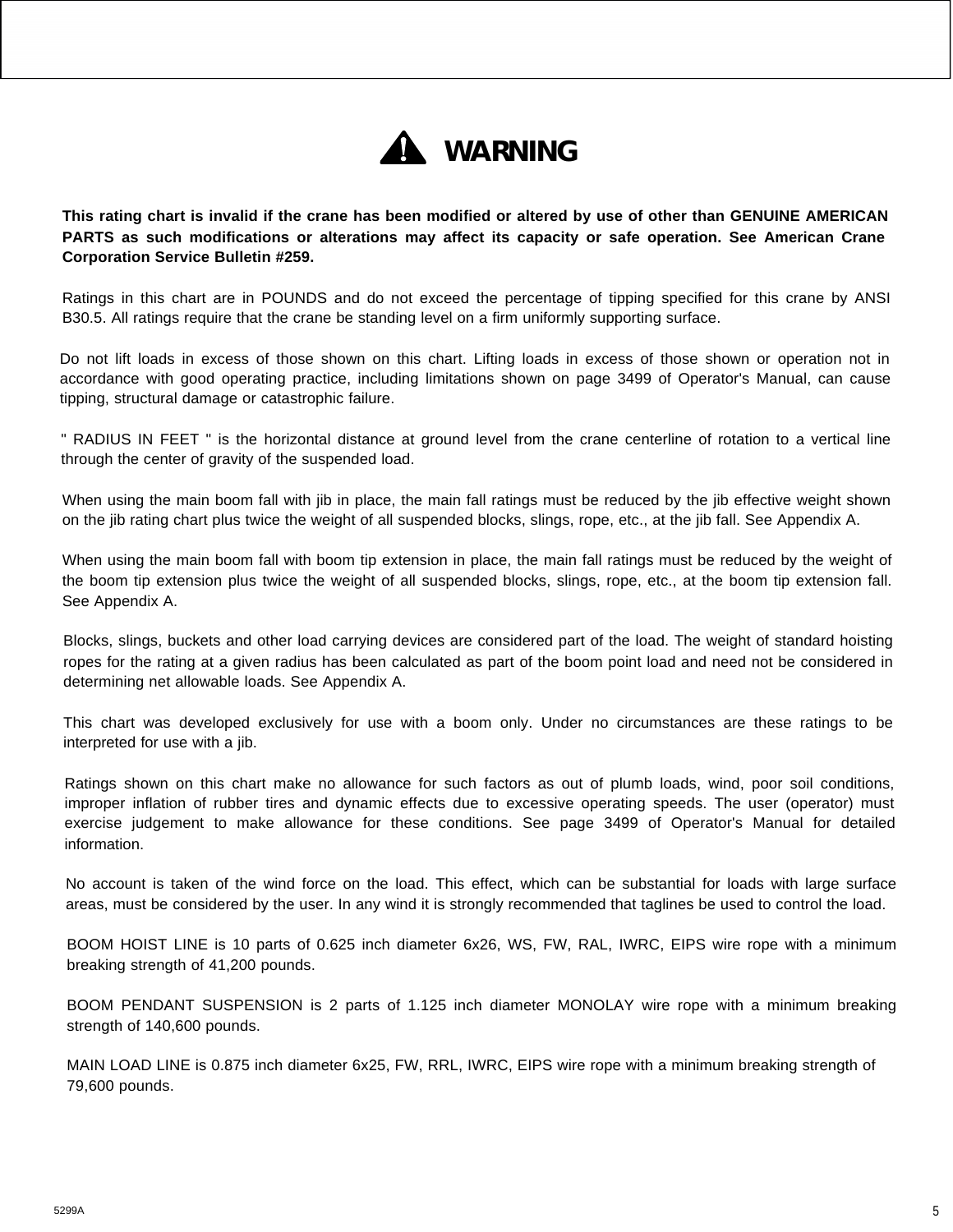Erection over the idler end with A-Frame fully raised and idler tumblers blocked. Erection over the side with A-Frame fully raised and side frames extended. Blocks, slings and other load carrying devices must be on the ground during erection.

The crane will self-erect 160' of boom with 60' of #7HL Jib.

| <b>LOAD HOISTING INFORMATION</b> |                      |                                         |           |  |  |  |
|----------------------------------|----------------------|-----------------------------------------|-----------|--|--|--|
| <b>MAXIMUM LIFTING</b>           | <b>MINIMUM PARTS</b> | <b>MAXIMUM HOISTING DISTANCE (FEET)</b> |           |  |  |  |
| <b>CAPACITY (POUNDS)</b>         | <b>OF LINE</b>       | R.H. DRUM C.L.L.                        | L.H. DRUM |  |  |  |
| 120,000                          |                      | 86                                      | 66'       |  |  |  |
| 113,710                          |                      | 103'                                    | 79'       |  |  |  |
| 90.970                           |                      | 129                                     | 99'       |  |  |  |
| 68,220                           |                      | 172'                                    | 132'      |  |  |  |
| 45.480                           |                      | 258                                     | 198'      |  |  |  |
| 22,740                           |                      | 517                                     | 396'      |  |  |  |

|               | <b>BOOM COMPOSITION</b> |               |               |               |              |  |  |
|---------------|-------------------------|---------------|---------------|---------------|--------------|--|--|
|               | <b>BOOM SECTIONS</b>    |               |               |               |              |  |  |
| <b>BOOM</b>   | 20'                     | 10'           | 20'           | 30'           | 20'          |  |  |
| <b>LENGTH</b> | 47S                     | 47S           | 47S           | 47S           | 47S          |  |  |
| <b>FEE</b>    | <b>INNER</b>            | <b>CENTER</b> | <b>CENTER</b> | <b>CENTER</b> | <b>OUTER</b> |  |  |
| 40            |                         |               |               |               |              |  |  |
| 50            |                         |               |               |               |              |  |  |
| 60            |                         |               |               |               |              |  |  |
| 70            |                         |               |               |               |              |  |  |
| 80            |                         |               |               |               |              |  |  |
| 90            |                         |               |               |               |              |  |  |
| 100           |                         |               |               |               |              |  |  |
| 110           |                         |               |               |               |              |  |  |
| 120           |                         |               |               |               |              |  |  |
| 130           |                         |               |               |               |              |  |  |
| 140           |                         |               |               |               |              |  |  |
| 150           |                         |               |               |               |              |  |  |
| 160           |                         |               |               |               |              |  |  |